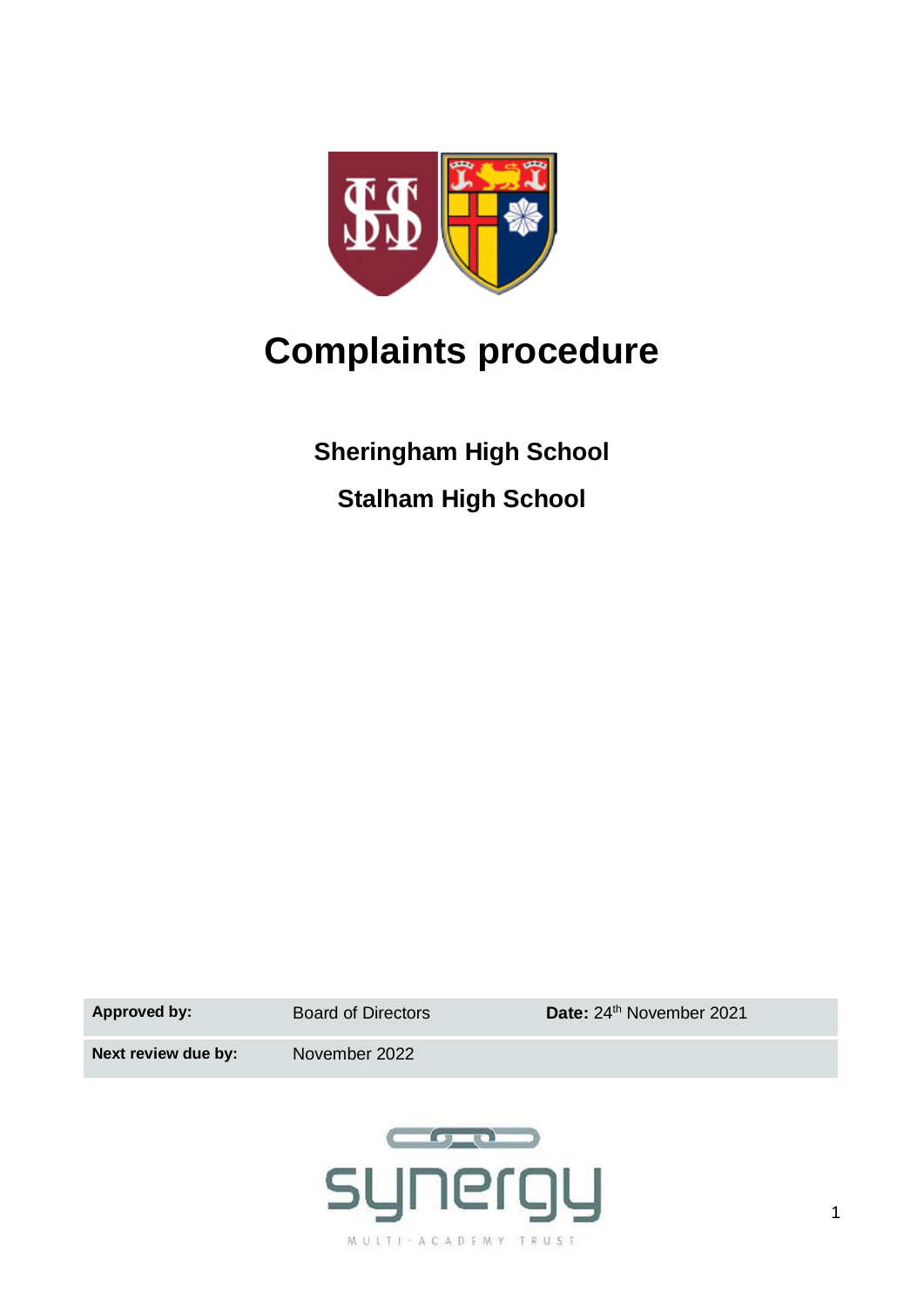#### **1. Aims**

Our school aims to meet its statutory obligations when responding to complaints from parents of pupils at the school, and others.

When responding to complaints, we aim to:

- be impartial and non-adversarial
- facilitate a full and fair investigation by an independent person or panel, where necessary
- address all the points at issue and provide an effective and prompt response
- respect complainants' desire for confidentiality
- treat complainants with respect and courtesy
- make sure that any decisions we make are lawful, rational, reasonable, fair and proportionate, in line with the principles of administrative law
- keep complainants informed of the progress of the complaints process
- consider how the complaint can feed into school improvement evaluation processes

We try to resolve concerns or complaints by informal means wherever possible. Where this is not possible, formal procedures will be followed.

The school will aim to give the complainant the opportunity to complete the complaints procedure in full. To support this, we will make sure we publicise the existence of this policy and make it available on the school website.

Throughout the process, we will be sensitive to the needs of all parties involved, and make any reasonable adjustments needed to accommodate individuals.

#### **2. Legislation and guidance**

This document meets the requirements set out in part 7 of the schedule to the [Education \(Independ](http://www.legislation.gov.uk/uksi/2014/3283/schedule/made)[ent School Standards\) Regulations 2014,](http://www.legislation.gov.uk/uksi/2014/3283/schedule/made) which states that we must have and make available a written procedure to deal with complaints from parents of pupils at the school.

It is also based on guidance published by the Education and Skills Funding Agency (ESFA) on [cre](https://www.gov.uk/government/publications/setting-up-an-academies-complaints-procedure)[ating a complaints procedure that complies with the above regulations,](https://www.gov.uk/government/publications/setting-up-an-academies-complaints-procedure) and refers to [good practice](https://www.gov.uk/government/publications/school-complaints-procedures)  [guidance on setting up complaints procedures](https://www.gov.uk/government/publications/school-complaints-procedures) from the Department for Education (DfE).

This policy complies with our funding agreement and articles of association.

#### **3. Who can make a complaint?**

This complaints procedure is not limited to parents or carers of children that are registered at the school. Any person, including members of the public, may make a complaint to the school about any provision of facilities or services that we provide.

Unless complaints are dealt with under separate statutory procedures, such as appeals relating to exclusions or admissions, we will use this complaints procedure.

#### **4. The difference between a concern and a complaint**

A concern may be defined as '*an expression of worry or doubt over an issue considered to be important for which reassurances are sought'*.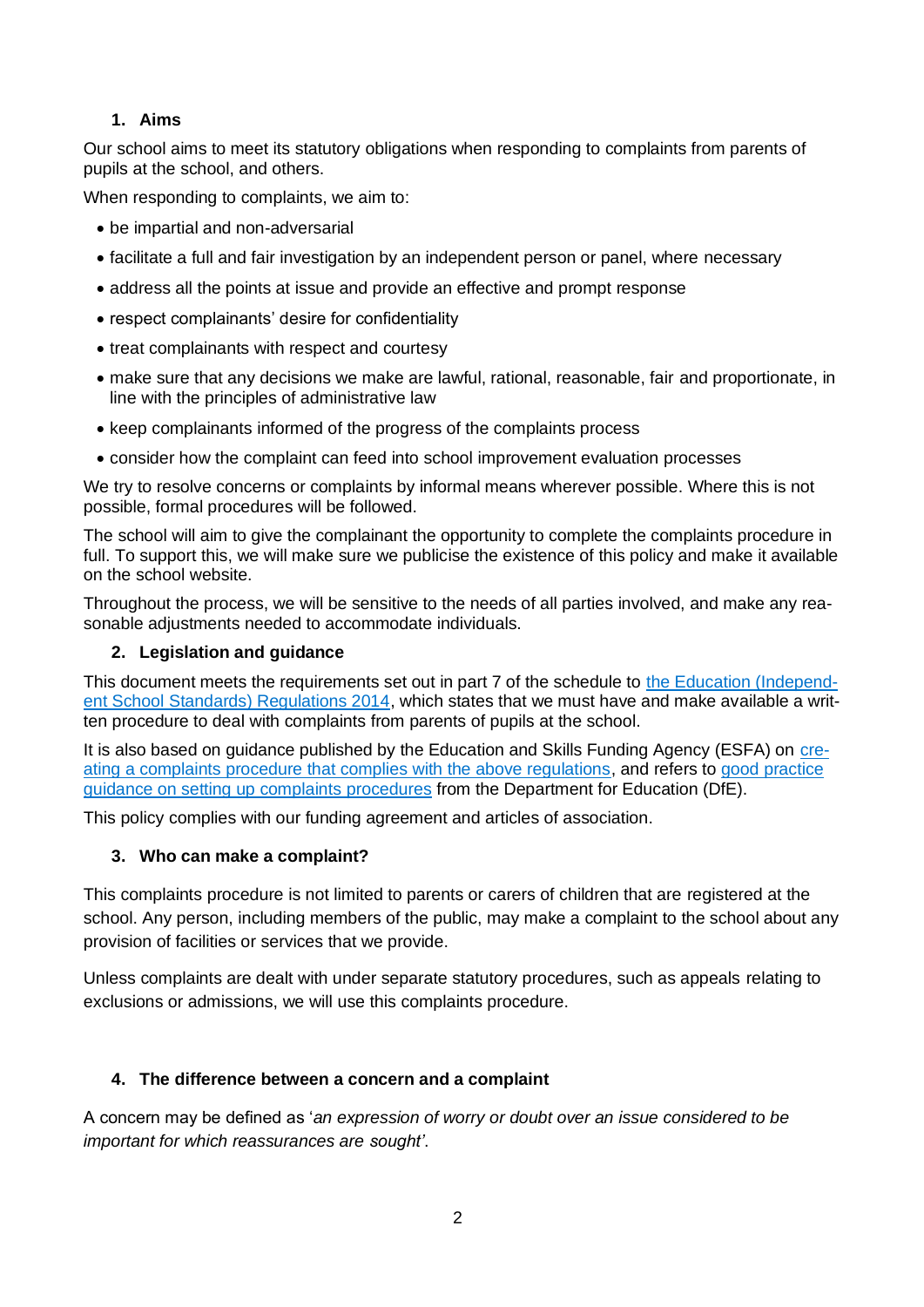A complaint may be defined as '*an expression of dissatisfaction however made, about actions taken or a lack of action*'.

It is in everyone's interest that concerns and complaints are resolved at the earliest possible stage.

Many issues can be resolved informally, without the need to use the formal stages of the complaints procedure. Our school takes concerns seriously and will make every effort to resolve the matter as quickly as possible.

If you have difficulty discussing a concern with a particular member of staff, we will respect your views. In these cases, the Headteacher will refer you to another staff member. Similarly, if the member of staff directly involved feels unable to deal with a concern, the Headteacher will refer you to another staff member. The member of staff may be more senior but does not have to be. The ability to consider the concern objectively and impartially is more important.

We understand however, that there are occasions when people would like to raise their concerns formally. In this case, the school will attempt to resolve the issue internally, through the stages outlined within this complaints procedure.

#### **5. How to raise a concern or make a complaint**

A concern or complaint can be made in person, in writing or by telephone. They may also be made by a third party acting on behalf on a complainant, as long as they have appropriate consent to do so.

**Concerns should be raised informally** with either the relevant teacher, member of staff or with the Headteacher. **If the issue remains unresolved after trying to resolve the concern informally,** the next step is to make a formal complaint.

Complaints against school staff (except the Headteacher) should be made in the first instance, to the Headteacher via the school office*.* Please mark your letter or email as Private and Confidential.

Complaints that involve or are about the Headteacher should be addressed to the Chair of Governors, via the school office. Please mark your letter or email as Private and Confidential.

Complaints about the Chair of Governors, any individual governor or the whole Local Governing Body should be addressed to the Clerk to the Local Governing Body via the school office. Please mark your letter or email as Private and Confidential.

Complaints about the Chief Executive Officer (CEO) or a Director of the Trust, should be addressed to the Chair of the Board, via the Trust office. Please mark your letter or email as Private and Confidential.

For ease of use, a template complaint form is included at the end of this procedure. If you require help in completing the form, please contact the school office. You can also ask third party organisations like the Citizens Advice to help you.

In accordance with equality law, we will consider making reasonable adjustments if required, to enable complainants to access and complete this complaints procedure. For instance, providing information in alternative formats, assisting complainants in raising a formal complaint or holding meetings in accessible locations.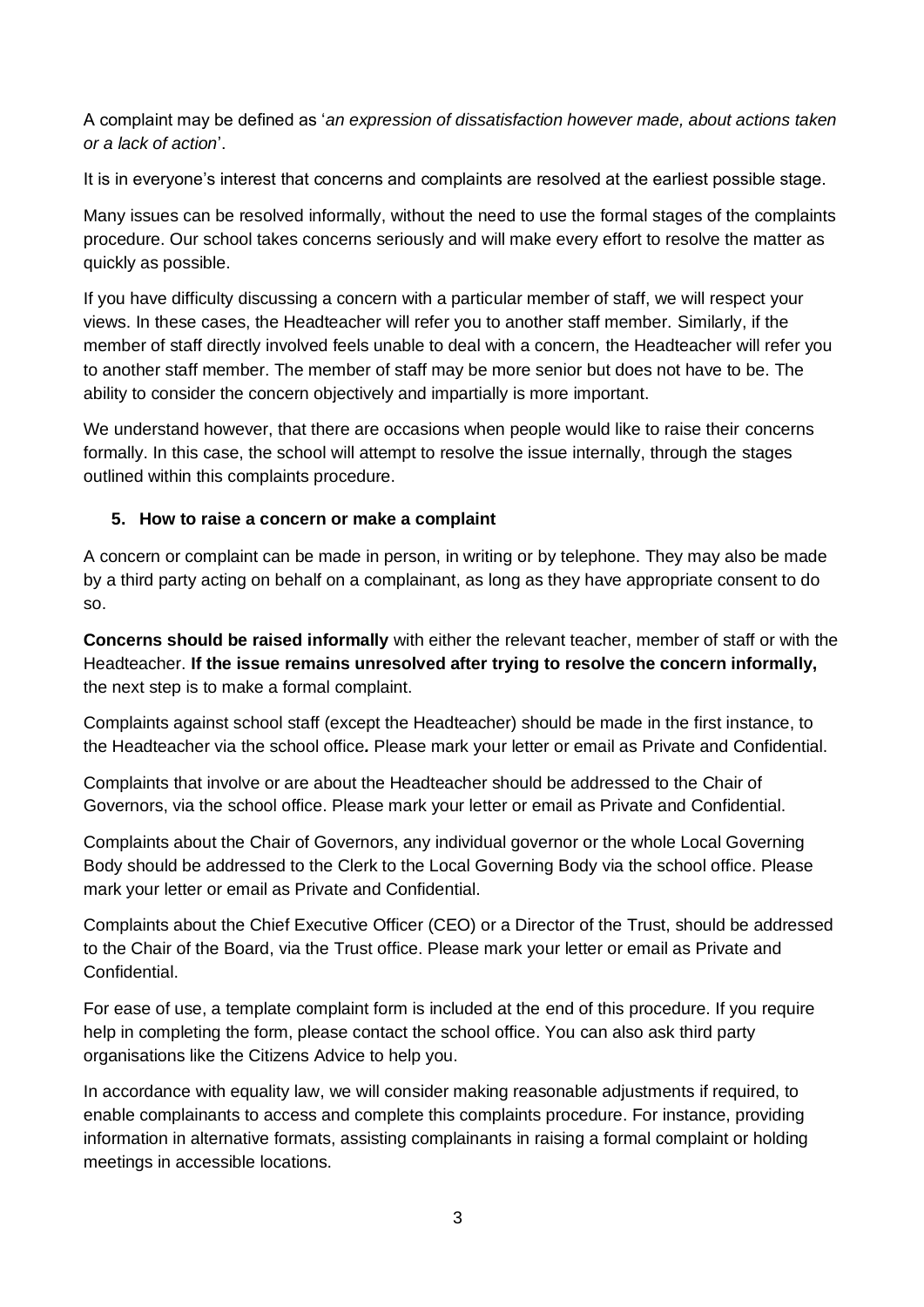#### **6. Anonymous complaints**

We will not normally investigate anonymous complaints. However, the Headteacher or Chair of Governors, if appropriate, will determine whether the complaint warrants an investigation.

#### **7. Timescales**

You must raise the complaint within three months of the incident or, where a series of associated incidents have occurred, within three months of the last of these incidents. We will consider complaints made outside of this time frame if exceptional circumstances apply.

#### **8. Complaints received outside of term time**

We will consider complaints made outside of term time to have been received on the first school day after the holiday period.

#### **9. Scope of this Complaints Procedure**

This procedure covers all complaints about any provision of community facilities or services by the school, other than complaints that are dealt with under other statutory procedures, including those listed below.

| <b>Exceptions</b>                 | Who to contact                                                                                                      |
|-----------------------------------|---------------------------------------------------------------------------------------------------------------------|
| Admissions to schools             | Concerns about admissions should be handled through a                                                               |
|                                   | separate process via the Local Authority: School                                                                    |
|                                   | admissions - Norfolk County Council or 0344 800 8020                                                                |
|                                   |                                                                                                                     |
|                                   |                                                                                                                     |
| Matters likely to require a Child | Complaints about child protection matters are handled                                                               |
| Protection Investigation          | under our child protection and safeguarding policy and in                                                           |
|                                   | accordance with relevant statutory guidance.                                                                        |
|                                   | If you have serious concerns, you may wish to contact                                                               |
|                                   | the local authority designated officer (LADO) who has                                                               |
|                                   | local responsibility for safeguarding or the Multi-Agency                                                           |
|                                   | Safeguarding Hub (MASH): Local Authority Designated                                                                 |
|                                   | Officer (LADO) - Norfolk Safeguarding Children                                                                      |
|                                   | Partnership (norfolklscb.org) or 0344 800 8020.                                                                     |
|                                   |                                                                                                                     |
| Exclusion of children from        | Further information about raising concerns about                                                                    |
| school*                           | exclusion can be found at: www.gov.uk/school-discipline-                                                            |
|                                   | exclusions/exclusions.                                                                                              |
|                                   | *complaints about the application of the behaviour policy<br>can be made through the school's complaints procedure. |
|                                   | Our behaviour policy is available on our school website<br>or from the school office.                               |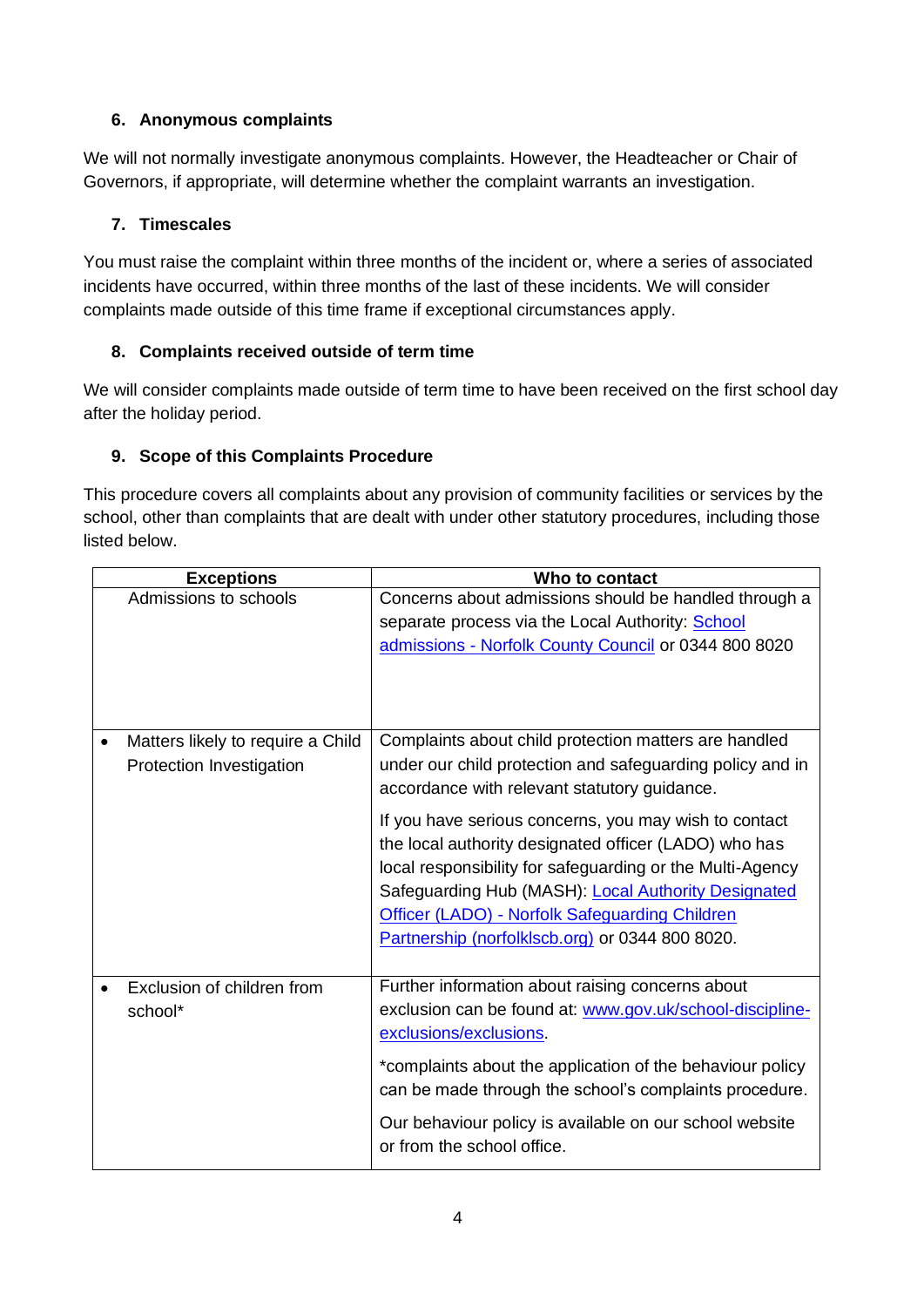| Whistleblowing                                                                                           | We have an internal whistleblowing procedure for all our<br>employees, including temporary staff and contractors.                                                                                                                                                                                                                 |
|----------------------------------------------------------------------------------------------------------|-----------------------------------------------------------------------------------------------------------------------------------------------------------------------------------------------------------------------------------------------------------------------------------------------------------------------------------|
|                                                                                                          | The Secretary of State for Education is the prescribed<br>person for matters relating to education for<br>whistleblowers in education who do not want to raise<br>matters directly with their employer. Referrals can be<br>made at: www.education.gov.uk/contactus.                                                              |
|                                                                                                          | Volunteer staff who have concerns about our school<br>should complain through the school's complaints<br>procedure. You may also be able to complain directly to<br>the LA or the Department for Education (see link above),<br>depending on the substance of your complaint.                                                     |
| Staff grievances                                                                                         | Complaints from staff will be dealt with under the<br>school's internal grievance procedures.                                                                                                                                                                                                                                     |
| Staff conduct                                                                                            | Complaints about staff will be dealt with under the<br>school's internal disciplinary procedures, if appropriate.<br>Complainants will not be informed of any disciplinary<br>action taken against a staff member as a result of a<br>complaint. However, the complainant will be notified that<br>the matter is being addressed. |
| Complaints about services<br>provided by other providers<br>who may use school premises<br>or facilities | Providers should have their own complaints procedure to<br>deal with complaints about service. Please contact them<br>directly.                                                                                                                                                                                                   |

If other bodies are investigating aspects of the complaint, for example the police, local authority (LA) safeguarding teams or Tribunals, this may impact on our ability to adhere to the timescales within this procedure or result in the procedure being suspended until those public bodies have completed their investigations. If this happens, we will inform you of a proposed new timescale.

If a complainant commences legal action against the school in relation to their complaint, we will consider whether to suspend the complaints procedure in relation to their complaint until those legal proceedings have concluded.

#### **10. Resolving complaints**

At each stage in the procedure, the school wants to resolve the complaint. If appropriate, we will acknowledge that the complaint is upheld in whole or in part. In addition, we may offer one or more of the following:

- An explanation
- An admission that the situation could have been handled differently or better
- An assurance that we will try to ensure the event complained of will not recur
- An explanation of the steps that have been or will be taken to help ensure that it will not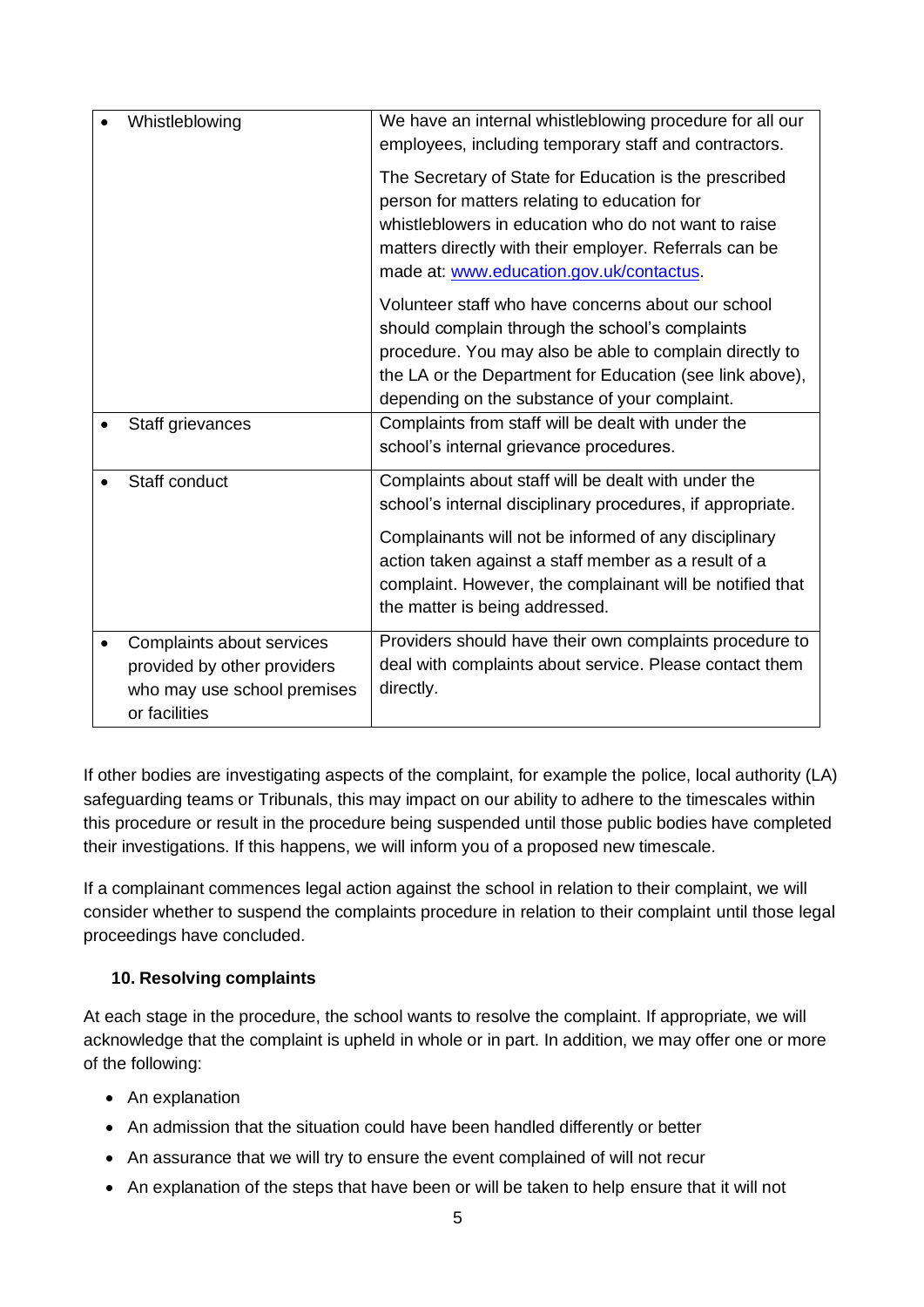happen again and an indication of the timescales within which any changes will be made

- An undertaking to review school policies in light of the complaint
- An apology.

#### **11. Withdrawal of a Complaint**

If a complainant wants to withdraw their complaint, we will ask them to confirm this in writing.

#### **12. Stages**

#### **Stage 1 – Informal complaints**

It is to be hoped that most concerns can be expressed and resolved on an informal basis.

Concerns should be raised with either the relevant class teacher, tutor, teacher, member of staff or Headteacher.

Complainants should not approach individual governors to raise concerns or complaints. They have no power to act on an individual basis and it may also prevent them from considering complaints at Stage 3 of the procedure.

At the conclusion of their investigation, the appropriate person investigating the complaint will provide an informal written response within 20 school days of the date of receipt of the complaint.

If the issue remains unresolved, the next step is to make a formal complaint.

#### **Stage 2 – Formal complaints**

Formal complaints must be made to the Headteacher (unless they are about the Headteacher), via the school office. This may be done in person or in writing (preferably on the Complaint Form).

The Headteacher will record the date the complaint is received and will acknowledge receipt of the complaint in writing (either by letter or email) within 5 school days.

Within this response, the Headteacher will seek to clarify the nature of the complaint, ask what remains unresolved and what outcome the complainant would like to see. The Headteacher can consider whether a face to face meeting is the most appropriate way of doing this.

**Note:** The Headteacher may delegate the investigation to another member of the school's senior leadership team but not the decision to be taken.

During the investigation, the Headteacher (or investigator) will:

- if necessary, interview those involved in the matter and/or those complained of, allowing them to be accompanied if they wish
- keep a written record of any meetings/interviews in relation to their investigation.

At the conclusion of their investigation, the Headteacher will provide a formal written response within 25 school days of the date of receipt of the complaint.

If the Headteacher is unable to meet this deadline, they will provide the complainant with an update and revised response date.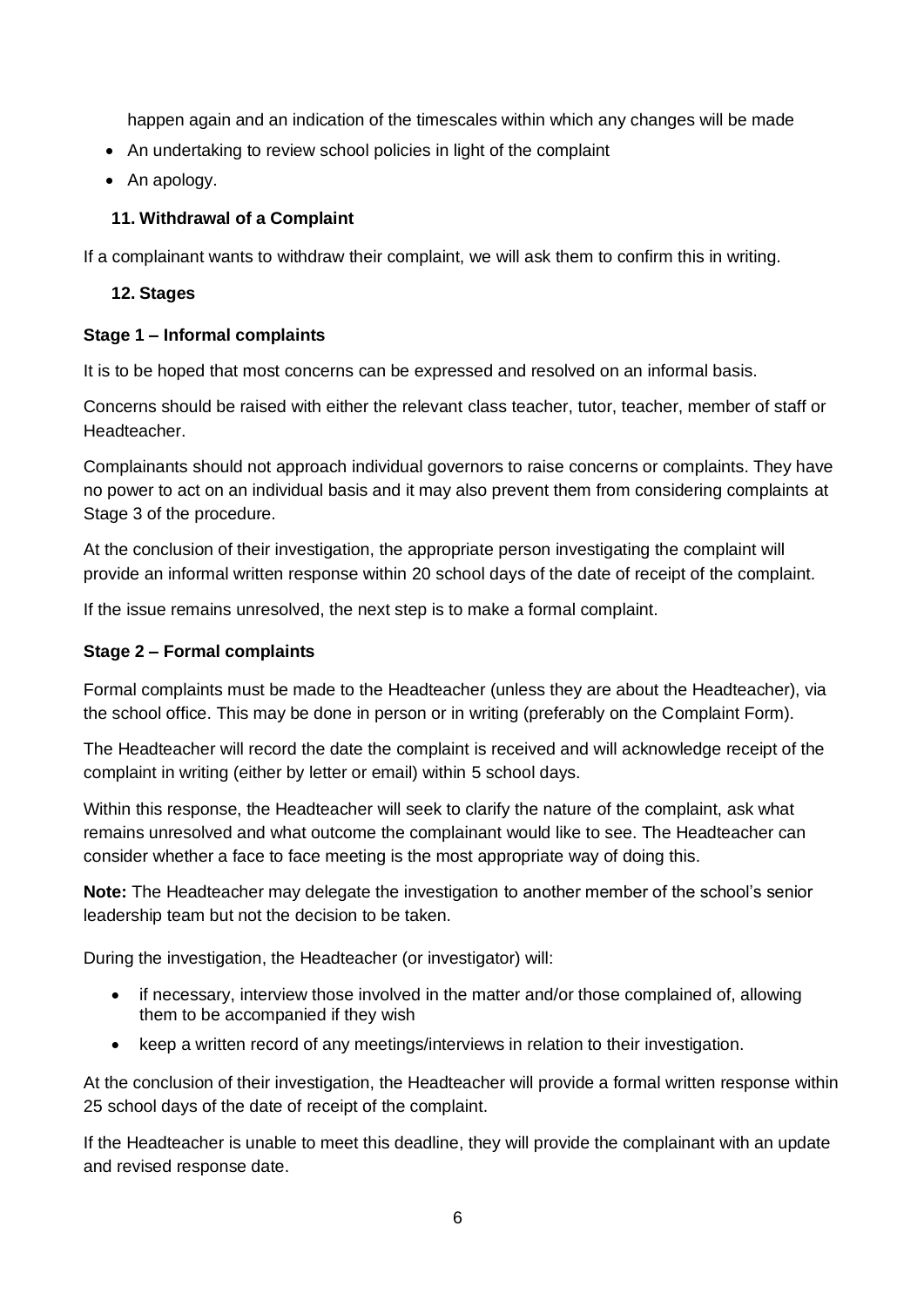The response will detail any actions taken to investigate the complaint and provide a full explanation of the decision made and the reason(s) for it. Where appropriate, it will include details of actions the school will take to resolve the complaint.

The Headteacher will advise the complainant of how to escalate their complaint should they remain dissatisfied with the outcome of Stage 2.

If the complaint is about the Headteacher, or a member of the Local Governing Body (including the Chair or Vice-Chair), a suitably skilled governor will be appointed to complete all the actions at Stage 2.

Complaints about the Headteacher or member of the Local Governing Body must be made to the Clerk, via the school office.

If the complaint is:

- jointly about the Chair and Vice Chair or
- the entire Local Governing Body or
- the majority of the Local Governing Body

Stage 2 will be escalated to the CEO of the Trust.

#### **Stage 3 – Panel Hearing**

If the complainant is dissatisfied with the outcome at Stage 2 and wishes to take the matter further, they can escalate the complaint to Stage 3 – a panel hearing consisting of at least three people who were not directly involved in the matters detailed in the complaint with one panel member who is independent of the management and running of the school. This is the final stage of the complaints procedure.

A request to escalate to Stage 3 must be made to the Clerk, via the school office, within 10 school days of receipt of the Stage 2 response.

The Clerk will record the date the complaint is received and acknowledge receipt of the complaint in writing (either by letter or email) within 5 school days.

Requests received outside of this time frame will only be considered if exceptional circumstances apply.

The Clerk will write to the complainant to inform them of the date of the meeting. They will aim to convene a meeting within 20 school days of receipt of the Stage 2 request. If this is not possible, the Clerk will provide an anticipated date and keep the complainant informed.

If the complainant rejects the offer of three proposed dates, without good reason, the Clerk will decide when to hold the meeting. It will then proceed in the complainant's absence on the basis of written submissions from both parties.

If the complaint is:

• jointly about the Chair and Vice Chair or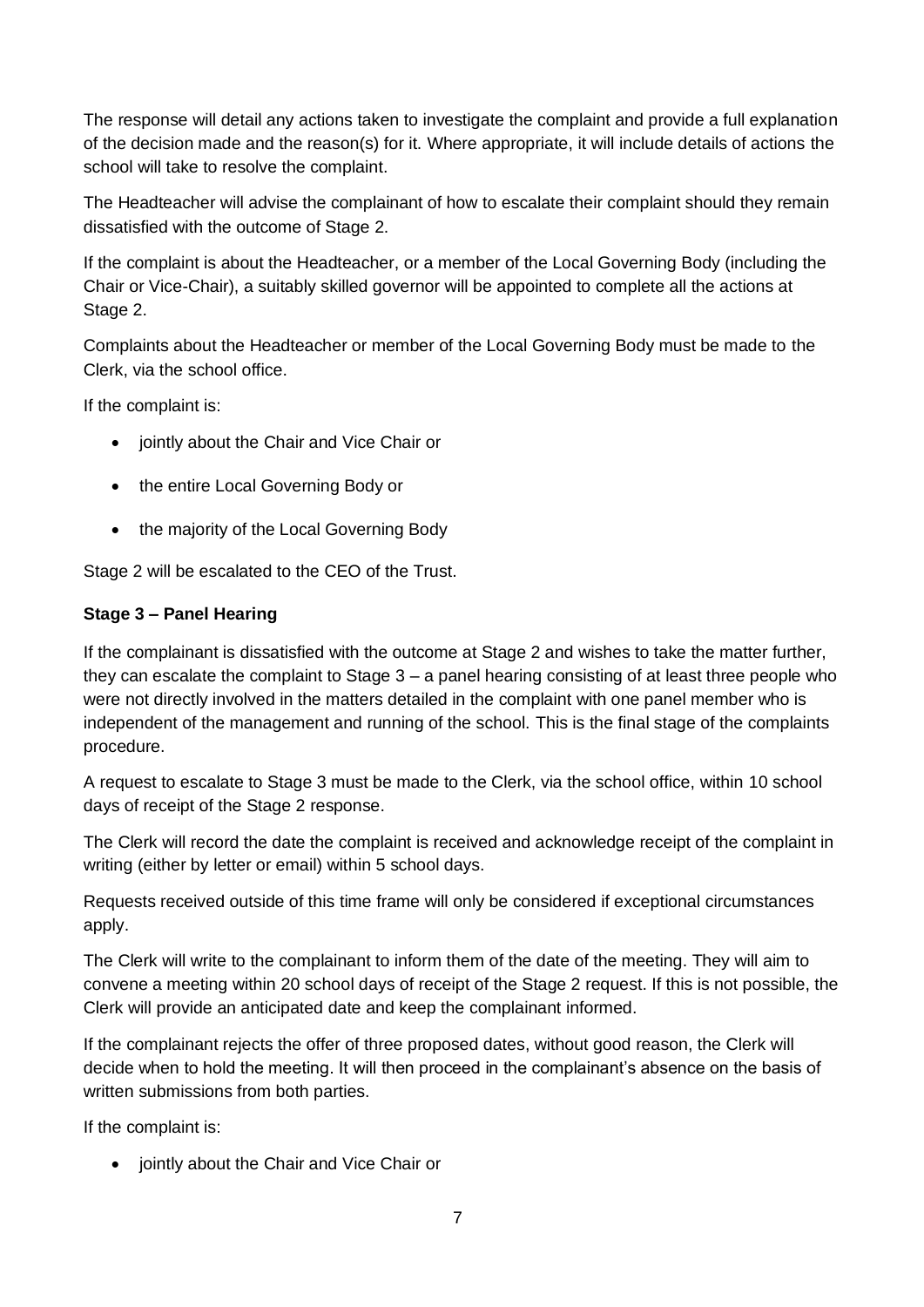- the entire Local Governing Body or
- the majority of the Local Governing Body

Stage 3 will be heard by three independent panel members.

A complainant may bring someone along to the panel meeting to provide support. This can be a relative or friend. Generally, we do not encourage either party to bring legal representatives to the committee meeting. However, there may be occasions when legal representation is appropriate.

For instance, if a school employee is called as a witness in a complaint meeting, they may wish to be supported by union and/or legal representation.

**Note:** Complaints about staff conduct will not generally be handled under this complaints procedure. Complainants will be advised that any staff conduct complaints will be considered under staff disciplinary procedures, if appropriate, but outcomes will not be shared with them.

Representatives from the media are not permitted to attend.

At least 10 school days before the meeting, the Clerk will:

- Confirm and notify the complainant of the date, time and venue of the meeting, ensuring that, if the complainant is invited, the dates are convenient to all parties and that the venue and proceedings are accessible
- Request copies of any further written material to be submitted to the committee at least 5 school days before the meeting.

Any written material will be circulated to all parties at least 3 school days before the date of the meeting. The committee will not normally accept, as evidence, recordings of conversations that were obtained covertly and without the informed consent of all parties being recorded.

The committee will also not review any new complaints at this stage or consider evidence unrelated to the initial complaint to be included. New complaints must be dealt with from Stage 1 of the procedure.

The meeting will be held in private. Electronic recordings of meetings or conversations are not normally permitted unless a complainant's own disability or special needs require it. Prior knowledge and consent of all parties attending must be sought before meetings or conversations take place. Consent will be recorded in any minutes taken.

The committee will consider the complaint and all the evidence presented. The committee can:

- Uphold the complaint in whole or in part
- Dismiss the complaint in whole or in part.

If the complaint is upheld in whole or in part, the committee will:

- Decide on the appropriate action to be taken to resolve the complaint
- Where appropriate, recommend changes to the school's systems or procedures to prevent similar issues in the future.

The Chair of the Committee will provide the complainant and the school with a full explanation of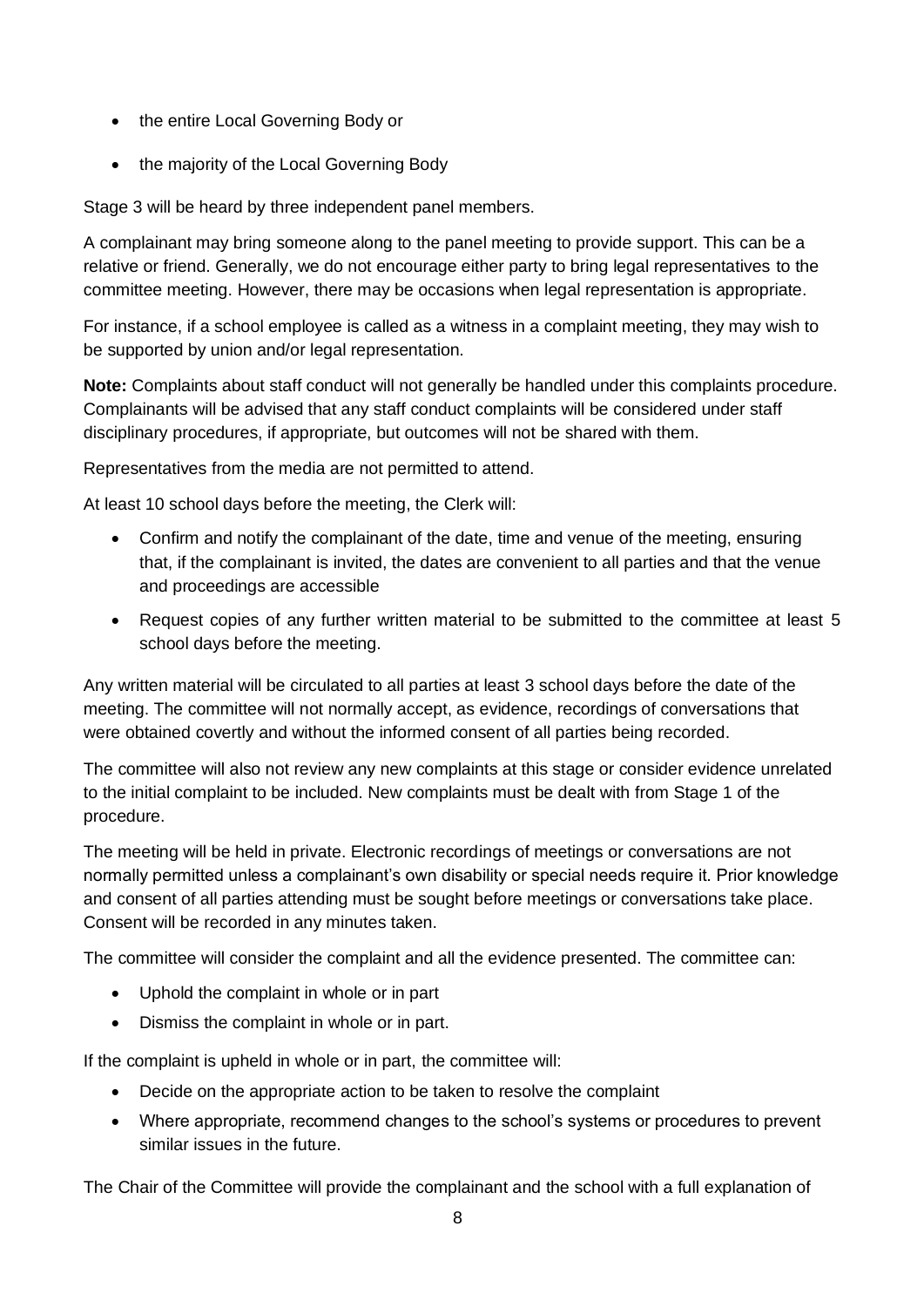their decision and the reason(s) for it, in writing, within 5 school days.

The letter to the complainant will include details of how to contact the Education and Skills Funding Agency (ESFA) if they are dissatisfied with the way their complaint has been handled by the school.

The response will detail any actions taken to investigate the complaint and provide a full explanation of the decision made and the reason(s) for it. Where appropriate, it will include details of actions the school will take to resolve the complaint.

The panel will ensure that those findings and recommendations are sent by electronic mail or otherwise given to the complainant and, where relevant, the person complained about. Furthermore, they will be available for inspection on the school premises by the proprietor and the Headteacher.

A written record will be kept of all complaints, and of whether they are resolved at the preliminary stage or proceed to a panel hearing, along with what actions have been taken, regardless of the decision.

All correspondence statements and records relating to individual complaints will be kept confidential, except where the Secretary of State or a body conducting an inspection under section 109 of the 2008 Act requests access to them.

#### **13. Complaints escalated to / about the Trust, CEO or Director**

If a complaint is escalated to Synergy Multi Academy Trust or if a complainant wishes to complain directly about the Trust, then the complaint should be sent to the CEO to be investigated.

The CEO will write to the complainant acknowledging the complaint within 5 school days from the date that the written request was received. The acknowledgement will confirm that the complaint will now be investigated under Stage 2or Stage 3 of this Complaints Policy and will confirm the date for providing a response to the complainant.

Following the investigation, the CEO will write to the complainant confirming the outcome within 25 school days of the date that the letter was received. If this time limit cannot be met, the CEO will write to the Complainant within 20 school days of the date that the letter was received**,** explaining the reason for the delay and providing a revised date.

If the complaint concerns the CEO or a Director, the complaint should be investigated by the Chair of the Trust Board. If a formal complaint form is received about the Chair, the complaint will be referred to the Vice Chair for investigation.

Note: Where the Chair of the Trust Board has investigated the complaint, they will write the letter of outcome to the Complainant and provide a copy to the CEO.

If the complainant is not satisfied with the outcome of the previous stage, the complainant should write to the Clerk to the Trust Board asking for the complaint to be heard before a Complaint Panel, within 10 school days.

The Clerk will record the date the complaint is received and acknowledge receipt of the complaint in writing (either by letter or email) within 5 school days.

Requests received outside of this time frame will only be considered if exceptional circumstances apply.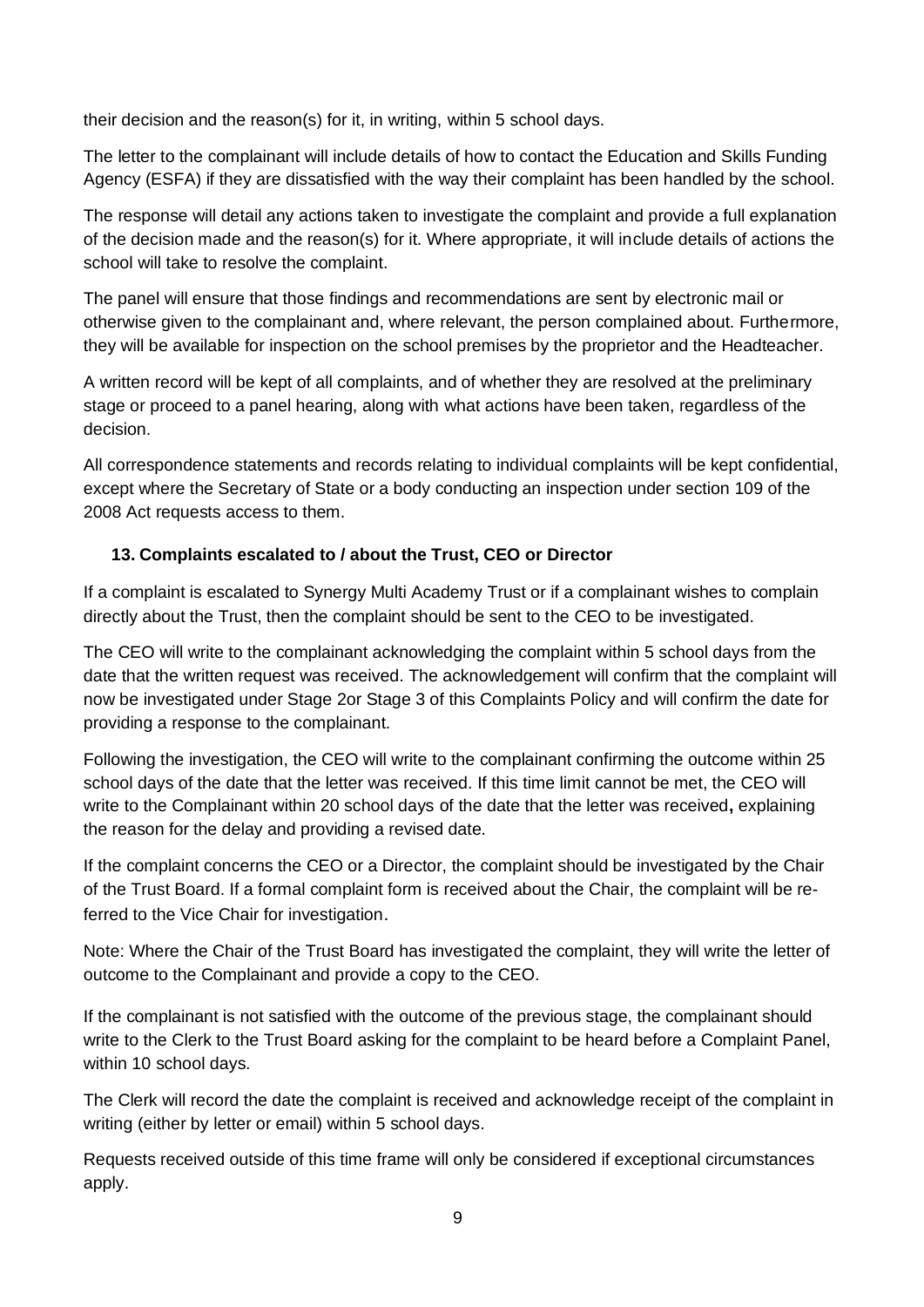The Clerk will write to the complainant to inform them of the date of the meeting. They will aim to convene a meeting within 20 school days of receipt of the Stage 2 request. If this is not possible, the Clerk will provide an anticipated date and keep the complainant informed.

If the complainant rejects the offer of three proposed dates, without good reason, the Clerk will decide when to hold the meeting. It will then proceed in the complainant's absence on the basis of written submissions from both parties.

If the complaint is:

- jointly about the Chair and Vice Chair or
- the entire Trust board or
- the majority of the Trust board

Stage 3 will be heard by a completely independent committee panel.

The Complaint Panel will consist of three members. None of the three members of the Complaint Panel will have been involved in the incidents or events which led to the complaint, or have been involved in dealing with the complaint in the previous stages, or have any detailed prior knowledge of the complaint.

One of the Complaint Panel members will be independent of the management and running of the Academy Trust. This means that the independent Complaint Panel member will not be a Director or an employee of the Trust.

A complainant may bring someone along to the panel meeting to provide support. This can be a relative or friend. Generally, we do not encourage either party to bring legal representatives to the committee meeting. However, there may be occasions when legal representation is appropriate.

For instance, if a Trust employee is called as a witness in a complaint meeting, they may wish to be supported by union and/or legal representation.

**Note:** Complaints about staff conduct will not generally be handled under this complaints procedure. Complainants will be advised that any staff conduct complaints will be considered under staff disciplinary procedures, if appropriate, but outcomes will not be shared with them.

Representatives from the media are not permitted to attend.

At least 10 school days before the meeting, the Clerk will:

- Confirm and notify the complainant of the date, time and venue of the meeting, ensuring that, if the complainant is invited, the dates are convenient to all parties and that the venue and proceedings are accessible
- Request copies of any further written material to be submitted to the committee at least 5 school days before the meeting.

Any written material will be circulated to all parties at least 3 school days before the date of the meeting. The committee will not normally accept, as evidence, recordings of conversations that were obtained covertly and without the informed consent of all parties being recorded.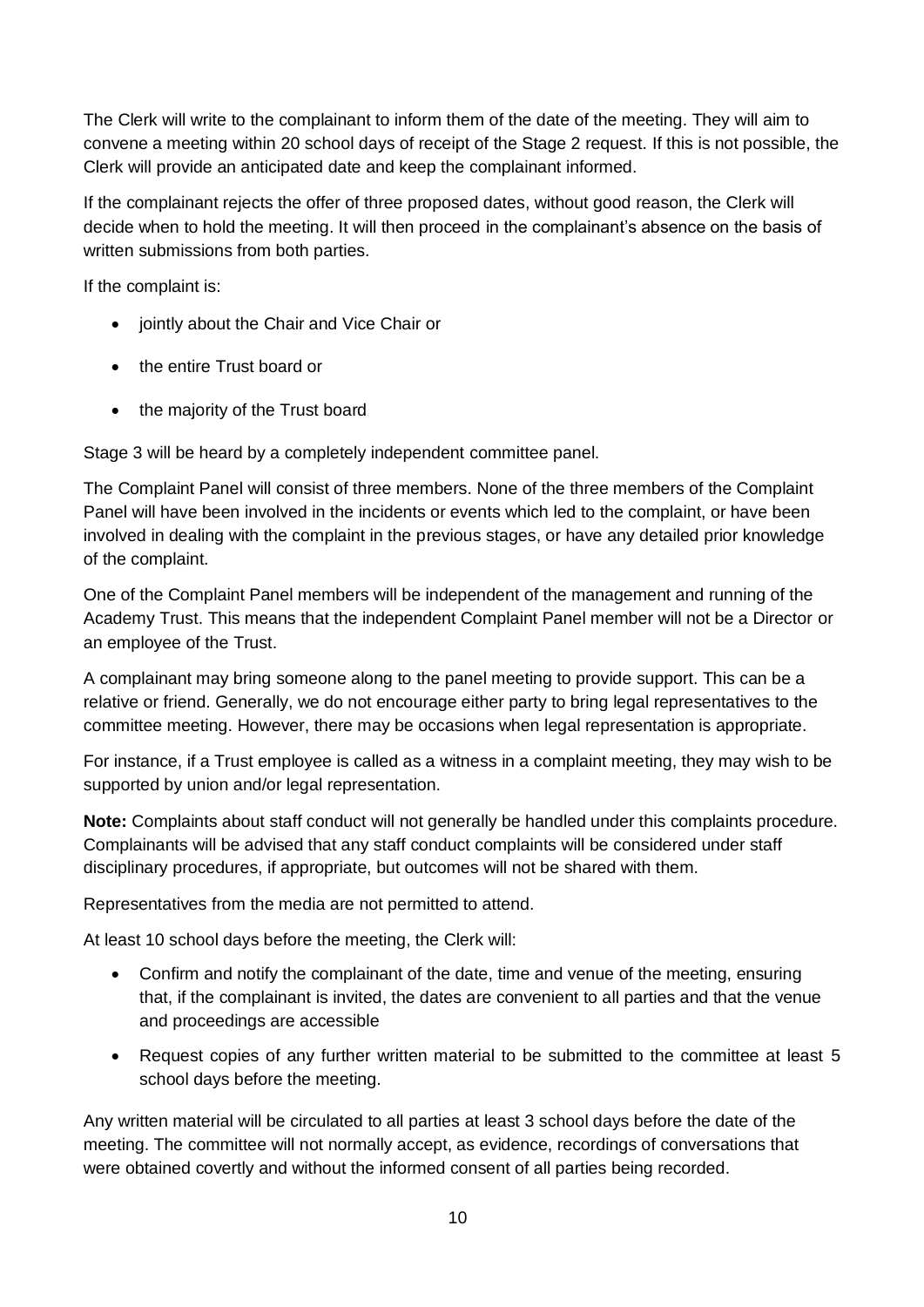The committee will also not review any new complaints at this stage or consider evidence unrelated to the initial complaint to be included. New complaints must be dealt with from Stage 1 of the procedure.

The meeting will be held in private. Electronic recordings of meetings or conversations are not normally permitted unless a complainant's own disability or special needs require it. Prior knowledge and consent of all parties attending must be sought before meetings or conversations take place. Consent will be recorded in any minutes taken.

The committee will consider the complaint and all the evidence presented. The committee can:

- Uphold the complaint in whole or in part
- Dismiss the complaint in whole or in part.

If the complaint is upheld in whole or in part, the committee will:

- Decide on the appropriate action to be taken to resolve the complaint
- Where appropriate, recommend changes to the school's systems or procedures to prevent similar issues in the future.

The Chair of the Committee will provide the complainant and the Trust with a full explanation of their decision and the reason(s) for it, in writing, within 5 school days.

The letter to the complainant will include details of how to contact the Education and Skills Funding Agency (ESFA) if they are dissatisfied with the way their complaint has been handled by the Trust.

The response will detail any actions taken to investigate the complaint and provide a full explanation of the decision made and the reason(s) for it. Where appropriate, it will include details of actions the Trust will take to resolve the complaint.

The panel will ensure that those findings and recommendations are sent by electronic mail or otherwise given to the complainant and, where relevant, the person complained about. Furthermore, they will be available for inspection on the school premises by the proprietor and the Headteacher.

A written record will be kept of all complaints, and of whether they are resolved at the preliminary stage or proceed to a panel hearing, along with what actions have been taken, regardless of the decision.

All correspondence statements and records relating to individual complaints will be kept confidential, except where the Secretary of State or a body conducting an inspection under section 109 of the 2008 Act requests access to them.

#### **14. Next Steps**

If the complainant believes the school / Trust did not handle their complaint in accordance with the published complaints procedure or they acted unlawfully or unreasonably in the exercise of their duties under education law, they can contact the ESFA after they have completed Stage 3.

The ESFA will not normally reinvestigate the substance of complaints or overturn any decisions made by the Trust. They will consider whether the school / Trust has adhered to education legislation and any statutory policies connected with the complaint and whether they have followed [Part 7 of the Education \(Independent School Standards\) Regulations 2014.](http://www.legislation.gov.uk/uksi/2010/1997/schedule/1/made)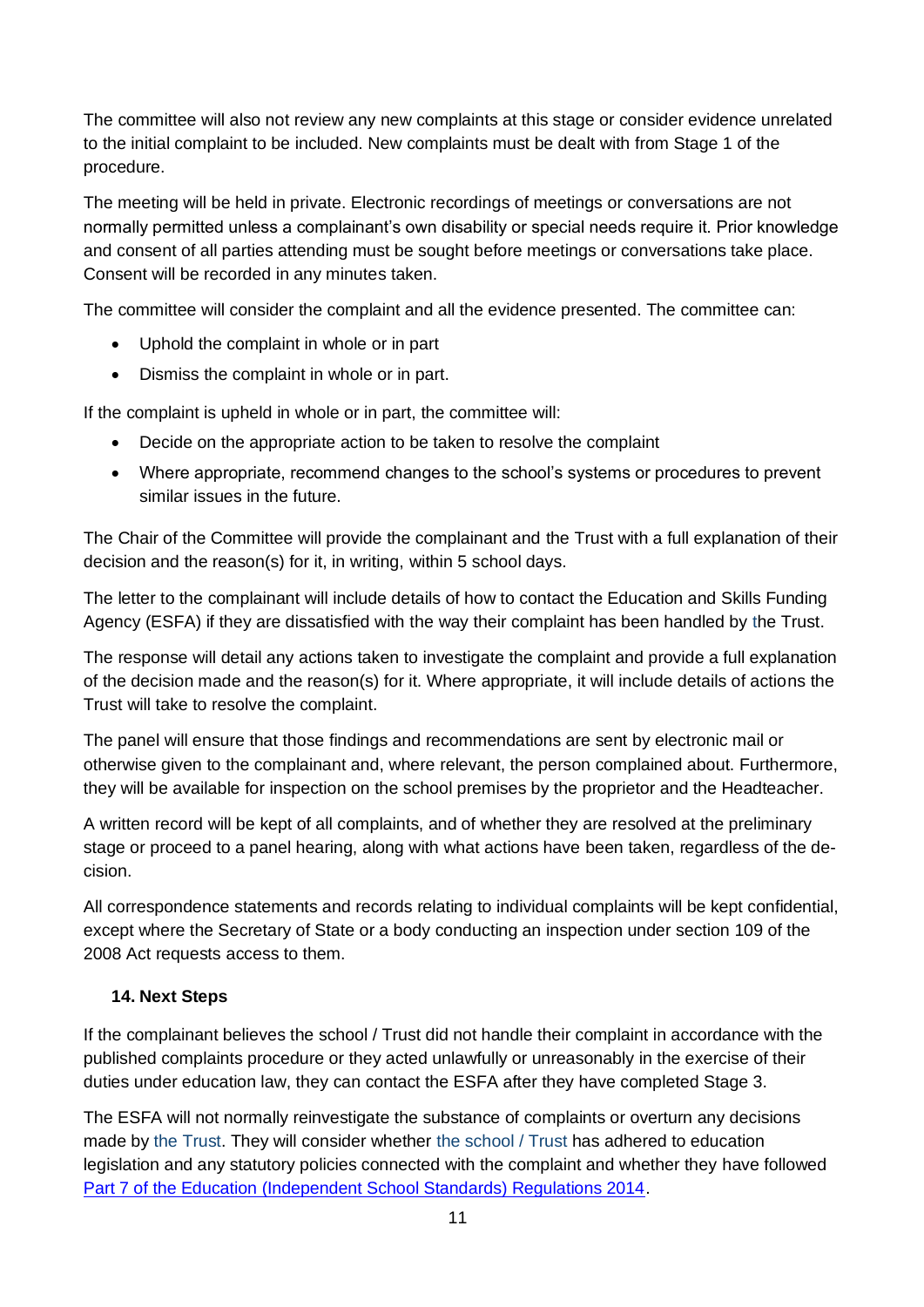The complainant can refer their complaint to the ESFA online at: [www.education.gov.uk/contactus,](http://www.education.gov.uk/contactus) by telephone on 0370 000 2288 or by writing to:

Academy Complaints and Customer Insight Unit Education and Skills Funding Agency Cheylesmore House 5 Quinton Road **Coventry** CV1 2WT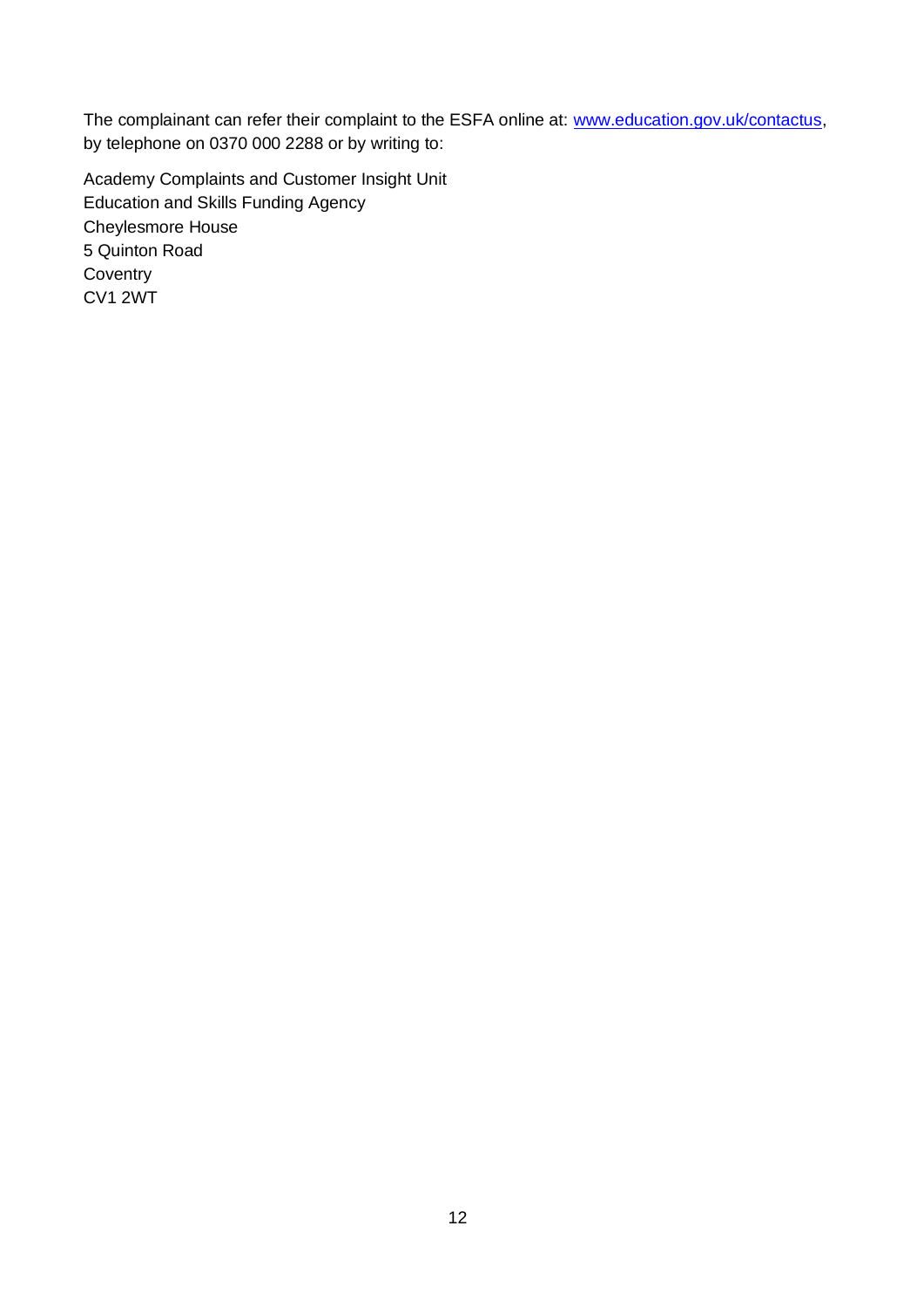#### **15. Persistent complaints**

#### **Unreasonably persistent complaints**

Most complaints raised will be valid, and therefore we will treat them seriously. However, a complaint may become unreasonable if the person:

- has made the same complaint before, and it's already been resolved by following the school's complaints procedure
- makes a complaint that is obsessive, persistent, harassing, prolific, defamatory or repetitive
- insists on pursuing a complaint that is unfounded, or out of scope of the complaints procedure, beyond all reason
- pursues a valid complaint, but in an unreasonable manner e.g., refuses to articulate the complaint, refuses to co-operate with this complaints procedure, or insists that the complaint is dealt with in ways that are incompatible with this procedure and the time frames it sets out
- makes a complaint designed to cause disruption, annoyance or excessive demands on school time
- seeks unrealistic outcomes, or a solution that lacks any serious purpose or value

#### **Steps we will take**

We will take every reasonable step to address the complainant's concerns and give them a clear statement of our position and their options. We will maintain our role as an objective arbiter throughout the process, including when we meet with individuals. We will follow our complaints procedure as normal (as outlined above) wherever possible.

If the complainant continues to contact the school in a disruptive way, we may put communications strategies in place. We may:

- give the complainant a single point of contact via an email address
- limit the number of times the complainant can make contact, such as a fixed number per term
- ask the complainant to engage a third party to act on their behalf, such as [Citizens Advice](https://www.citizensadvice.org.uk/)
- put any other strategy in place as necessary.

#### **Stopping responding**

We may stop responding to the complainant when all of these factors are met:

- We believe we have taken all reasonable steps to help address their concerns
- We have provided a clear statement of our position and their options
- The complainant contacts us repeatedly, and we believe their intention is to cause disruption or inconvenience

Where we stop responding, we will inform the individual that we intend to do so. We will also explain that we will still consider any new complaints they make.

In response to any serious incident of aggression or violence, we will immediately inform the police and communicate our actions in writing. This may include barring an individual from our school site.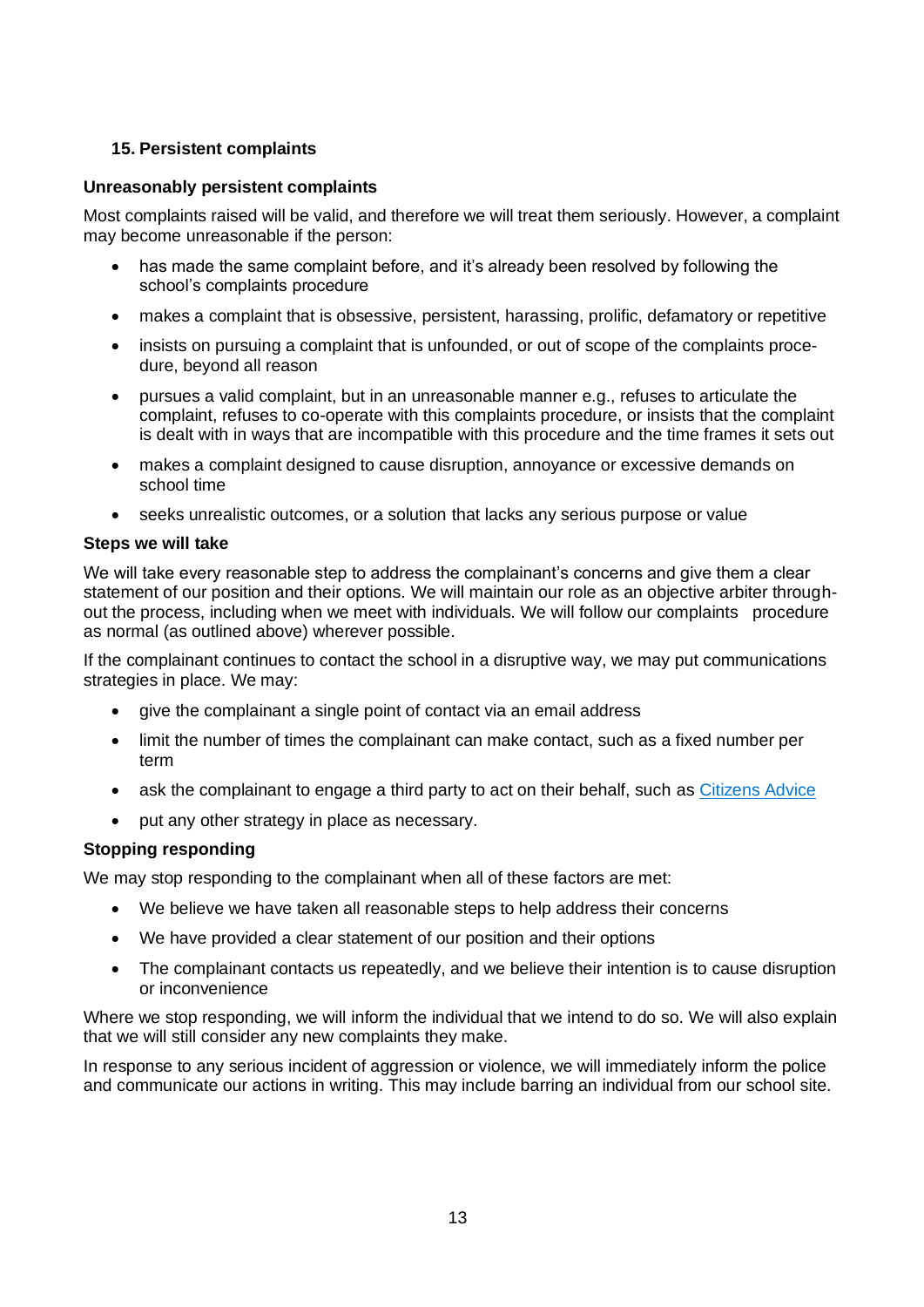#### **16. Duplicate complaints**

If we have resolved a complaint under this procedure and receive a duplicate complaint on the same subject from a partner, family member or other individual, we will assess whether there are aspects that we hadn't previously considered, or any new information we need to take into account.

If we are satisfied that there are no new aspects, we will:

- tell the new complainant that we have already investigated and responded to this issue, and that the local process is complete
- direct them to the ESFA if they are dissatisfied with our original handling of the complaint

If there are new aspects, we will follow this procedure again.

#### **17. Complaint campaigns**

Where the school receives a large volume of complaints about the same topic or subject, especially if these come from complainants unconnected with the school, the school may respond to these complaints by:

- publishing a single response on the school website
- sending a template response to all of the complainants

If complainants are not satisfied with the school's response, or wish to pursue the complaint further, the normal procedures will apply.

#### **18. Learning lessons**

The Local Governing Body will review any underlying issues raised by complaints with the Headteacher, where appropriate, and respecting confidentiality, to determine whether there are any improvements that the school can make to its procedures or practice to help prevent similar events in the future. This will be monitored by the Trust Board.

#### **19. Monitoring arrangements**

The Local Governing Body will monitor the effectiveness of the complaints procedure in making sure that complaints are handled properly. The Local Governing Body will track the number and nature of complaints and review underlying issues. This will be monitored by the Trust Board.

#### **20. Links with other policies**

Policies dealing with other forms of complaints include:

- Child protection and safeguarding policy and procedures
- Admissions policy
- Exclusions policy
- Staff grievance procedures
- Staff disciplinary procedures
- SEN policy and information report
- Privacy notices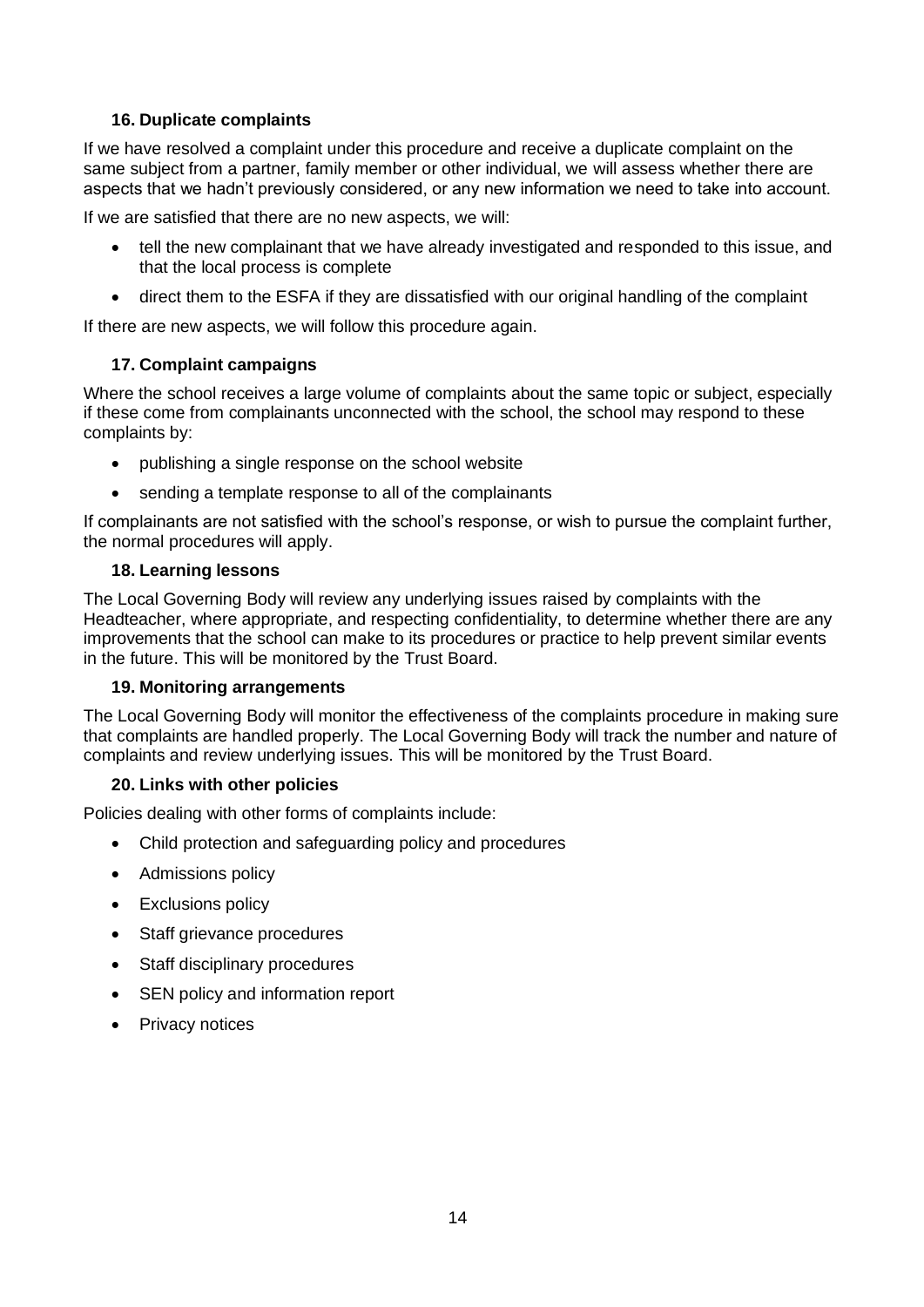## **Complaint Form**

Please complete and return to school*.*

We will acknowledge receipt and explain what action will be taken.

| Your name:                                                                                                     |
|----------------------------------------------------------------------------------------------------------------|
| Pupil's name (if relevant):                                                                                    |
| Your relationship to the pupil (if relevant):                                                                  |
| <b>Address:</b>                                                                                                |
| Postcode:                                                                                                      |
| Day time telephone number:                                                                                     |
| <b>Evening telephone number:</b>                                                                               |
| Please give details of your complaint, including whether you have spoken to anybody at<br>the school about it. |
|                                                                                                                |
|                                                                                                                |
|                                                                                                                |
|                                                                                                                |
|                                                                                                                |
|                                                                                                                |
|                                                                                                                |
|                                                                                                                |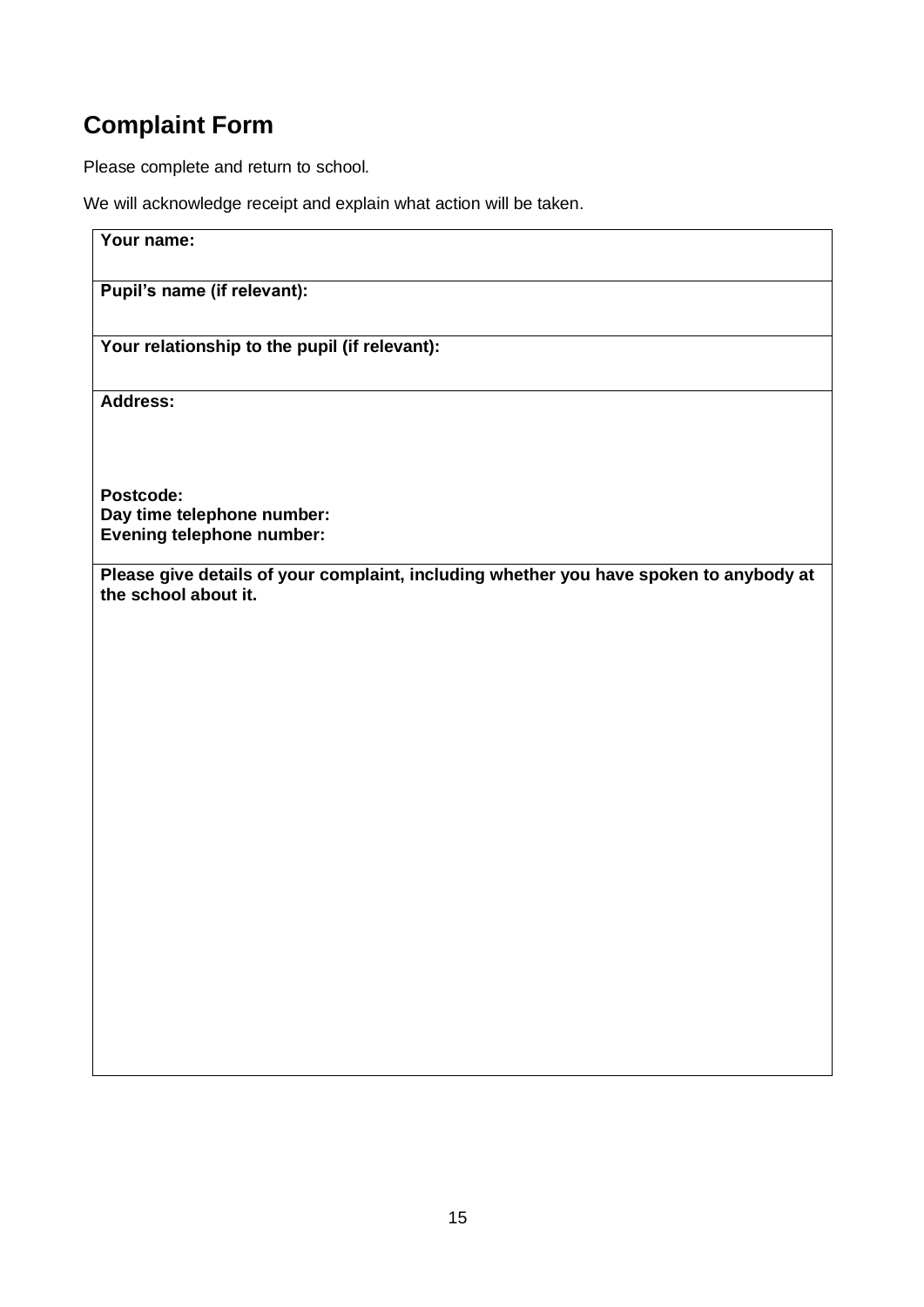|  | What actions do you feel might resolve the problem at this stage? |
|--|-------------------------------------------------------------------|

**Are you attaching any paperwork? If so, please give details.**

#### **Signature:**

**Date:**

**Official use**

**Date acknowledgement sent:**

**By whom:** 

**Complaint referred to:**

**Date:**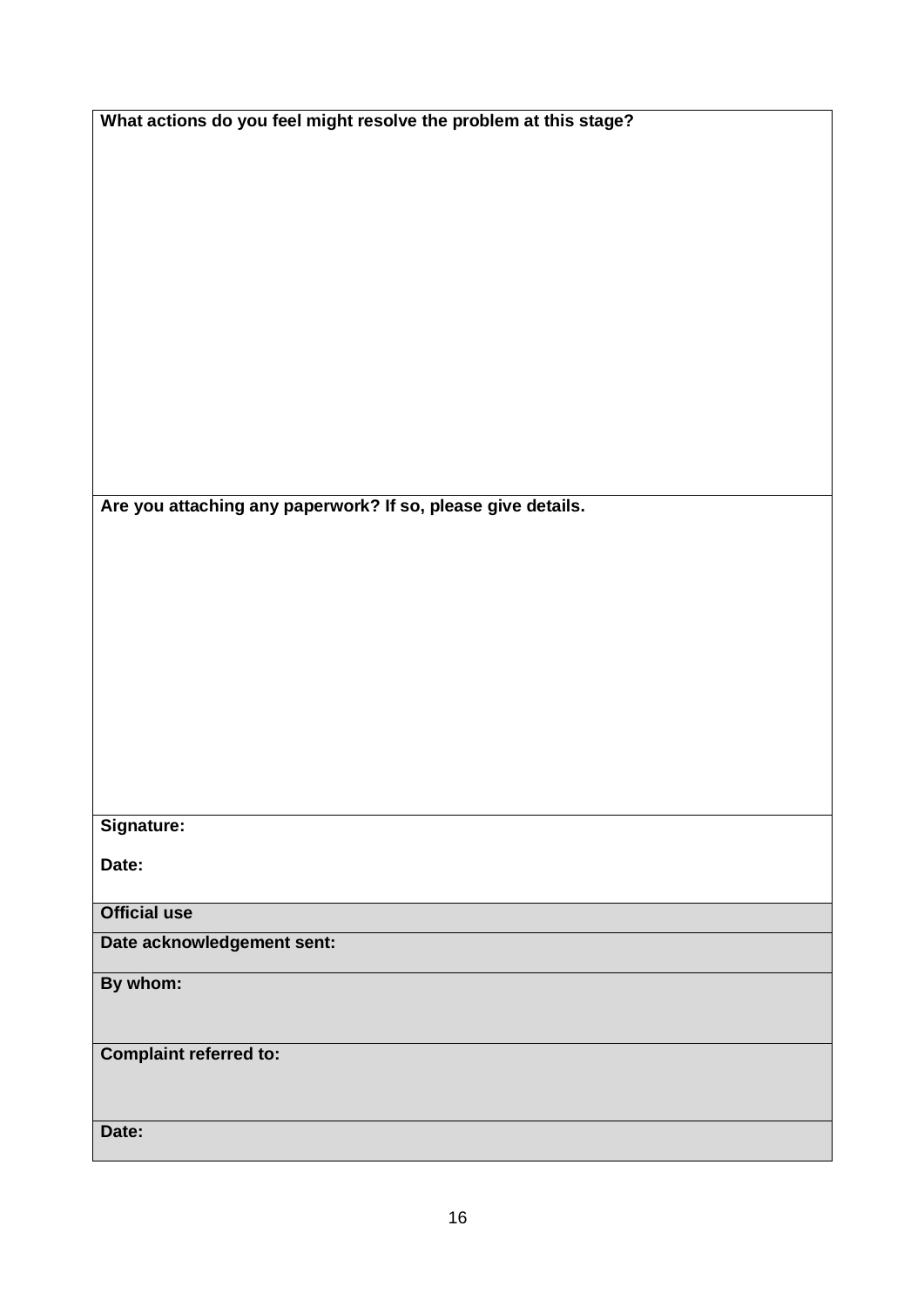## **Roles and Responsibilities**

## **Complainant**

The complainant will receive a more effective response to the complaint if they:

- explain the complaint in full as early as possible
- co-operate with the school in seeking a solution to the complaint
- respond promptly to requests for information or meetings or in agreeing the details of the complaint
- ask for assistance as needed
- treat all those involved in the complaint with respect

In order for complaints to be resolved as quickly and fairly as possible, Synergy Trust and all schools in the Trust request the complainants do not discuss complaints publicly via social media. Complaints will be dealt with confidentially for those involved, and we expect complainants to observe confidentiality also.

## **Investigator**

The investigator's role is to establish the facts relevant to the complaint by:

- providing a comprehensive, open, transparent and fair consideration of the complaint through:
	- o sensitive and thorough interviewing of the complainant to establish what has happened and who has been involved
	- o interviewing staff and children/young people and other people relevant to the complaint
	- o consideration of records and other relevant information
	- o analysing information
- liaising with the complainant and the complaints co-ordinator as appropriate to clarify what the complainant feels would put things right.

The investigator should:

- conduct interviews with an open mind and be prepared to persist in the questioning
- keep notes of interviews or arrange for an independent note taker to record minutes of the meeting
- ensure that any papers produced during the investigation are kept securely pending any appeal
- be mindful of the timescales to respond
- prepare a comprehensive report for the Headteacher or complaints committee that sets out the facts, identifies solutions and recommends courses of action to resolve problems.
- The Headteacher or complaints committee will then determine whether to uphold or dismiss the complaint and communicate that decision to the complainant, providing the appropriate escalation details.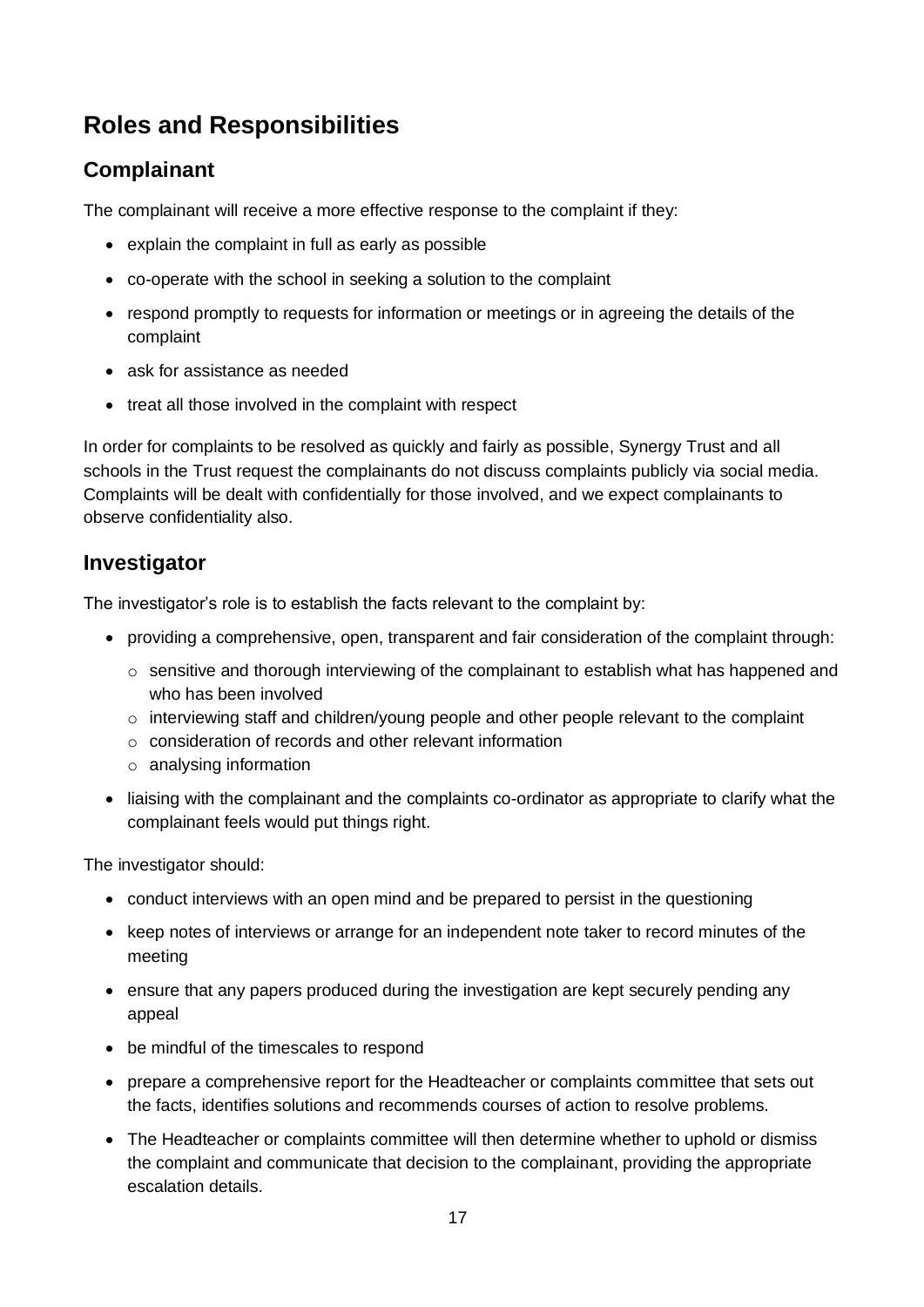## **Complaints Co-ordinator**

This could be the Headteacher, designated complaints governor or Director, or other staff member providing administrative support.

The complaints co-ordinator should:

- ensure that the complainant is fully updated at each stage of the procedure
- liaise with staff members, Headteacher, CEO, Chair of Governors, Chair of Trust or the Clerk and to ensure the smooth running of the complaints procedure
- be aware of issues regarding:
	- $\circ$  sharing third party information
	- $\circ$  additional support. This may be needed by complainants when making a complaint including interpretation support or where the complainant is a child or young person
- keep records.

## **Clerk to the Local Governing Body / Trust Board**

The Clerk is the contact point for the complainant and the committee and should:

- ensure that all people involved in the complaint procedure are aware of their legal rights and duties, including any under legislation relating to school complaints, education law, the Equality Act 2010, the Freedom of Information Act 2000, the Data Protection Act (DPA) 2018 and the General Data Protection Regulations (GDPR)
- set the date, time and venue of the meeting, ensuring that the dates are convenient to all parties (if they are invited to attend) and that the venue and proceedings are accessible
- collate any written material relevant to the complaint (for example: stage 1 paperwork, school and complainant submissions) and send it to the parties in advance of the meeting within an agreed timescale
- record the proceedings
- circulate the minutes of the meeting
- notify all parties of the committee's decision.

## **Committee Chair**

The committee's Chair, who is nominated in advance of the complaint meeting, should ensure that:

- both parties are asked (via the Clerk) to provide any additional information relating to the complaint by a specified date in advance of the meeting
- the meeting is conducted in an informal manner, is not adversarial, and that, if all parties are invited to attend, everyone is treated with respect and courtesy
- complainants who may not be used to speaking at such a meeting are put at ease. This is particularly important if the complainant is a child/young person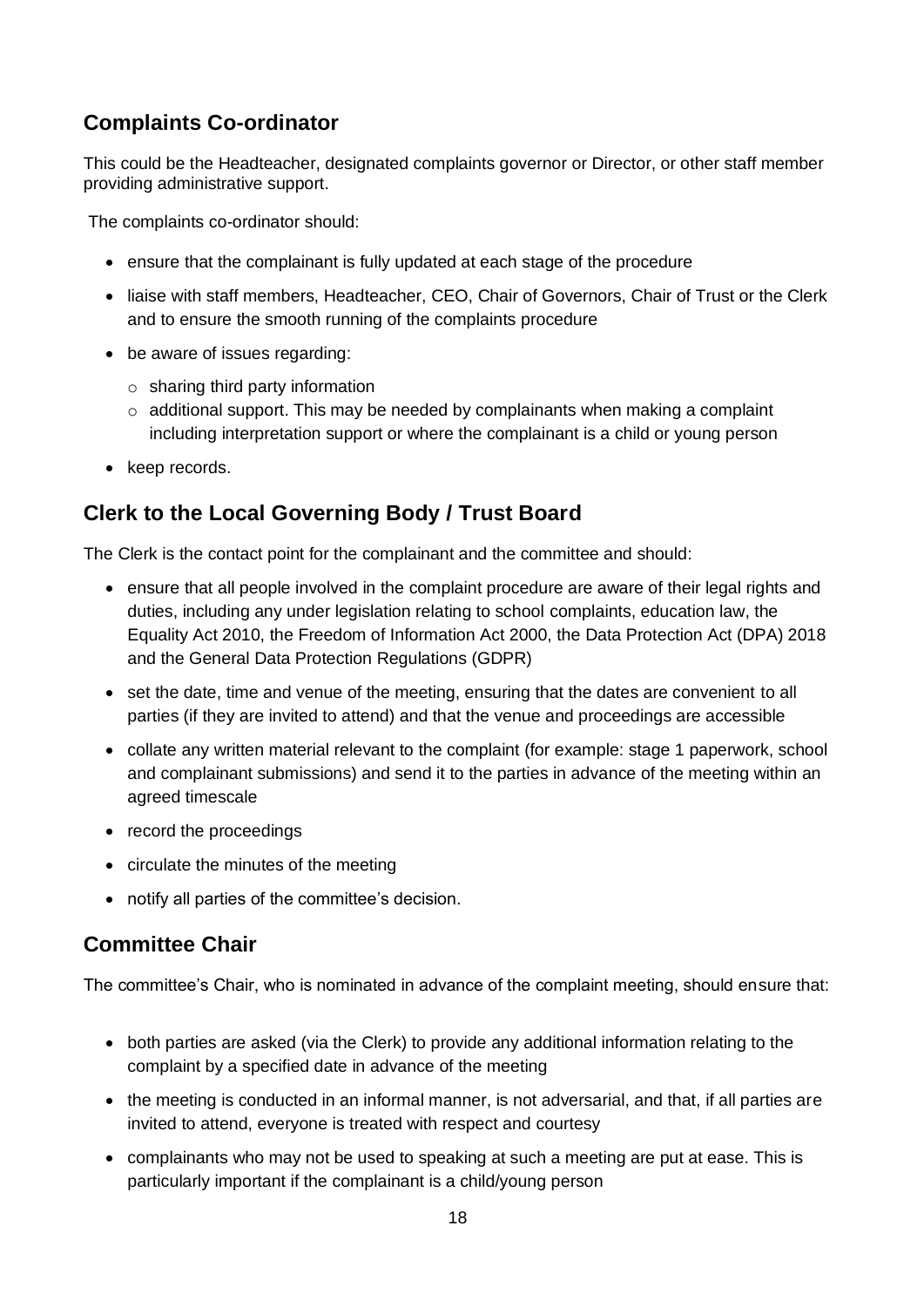- the remit of the committee is explained to the complainant
- written material is seen by everyone in attendance, provided it does not breach confidentiality or any individual's rights to privacy under the DPA 2018 or GDPR
- both the complainant and the school are given the opportunity to make their case and seek clarity, either through written submissions ahead of the meeting or verbally in the meeting itself. If a new issue arises it would be useful to give everyone the opportunity to consider and comment upon it; this may require a short adjournment of the meeting
- the issues are addressed
- key findings of fact are made
- the committee is open-minded and acts independently
- no member of the committee has an external interest in the outcome of the proceedings or any involvement in an earlier stage of the procedure
- the meeting is minuted
- they liaise with the Clerk (and complaints co-ordinator if the school has one).

### **Committee Member**

Committee members should be aware that:

- the meeting must be independent and impartial and should be seen to be so. No governor / Director may sit on the committee if they have had a prior involvement in the complaint or in the circumstances surrounding it
- the aim of the meeting should be to resolve the complaint and achieve reconciliation between the school and the complainant. We recognise that the complainant might not be satisfied with the outcome if the meeting does not find in their favour. It may only be possible to establish the facts and make recommendations
- many complainants will feel nervous and inhibited in a formal setting. Parents/carers often feel emotional when discussing an issue that affects their child
- extra care needs to be taken when the complainant is a child/young person and present during all or part of the meeting
	- $\circ$  Careful consideration of the atmosphere and proceedings should ensure that the child/young person does not feel intimidated.
	- o The committee should respect the views of the child/young person and give them equal consideration to those of adults.
	- $\circ$  If the child/young person is the complainant, the committee should ask in advance if any support is needed to help them present their complaint. Where the child/young person's parent is the complainant, the committee should give the parent the opportunity to say which parts of the meeting, if any, the child/young person needs to attend. However, the parent should be advised that agreement might not always be possible if the parent wishes the child/young person to attend a part of the meeting that the committee considers is not in the child/young person's best interests.